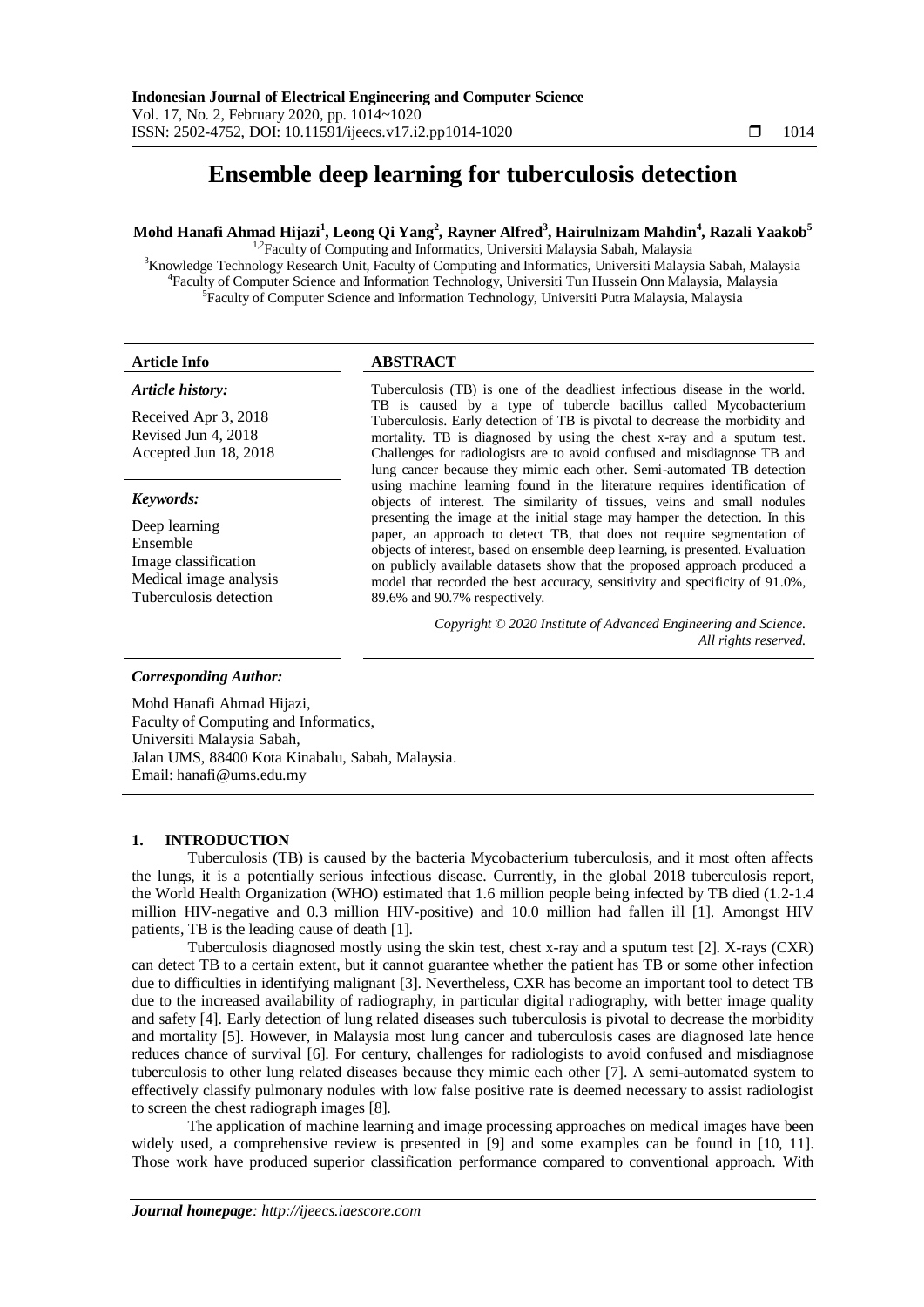respect to semi-automated tuberculosis detection, examples of previous work have been reported in [9, 12, 13]. Two sets of features, in the form of object detection based and content based features, were extracted from the images with Support Vector Machine (SVM) was employed as classifier [9]. The best accuracy of 84.1% was recorded when applied on the Shenzhen dataset. Another work that applied image registration before object based features were extracted to detect tuberculosis recorded the best accuracy of 60% [12]. In [13], different types of features and analysis were employed to improve the classification result.

Recently, deep learning architectures have been employed to learn features from the medical images [14]. Deep learning is an approach that applies deep architectures that include many layers of nonlinear information processing to learn features from data [15]. The deep learning techniques are categorized into two; deep discriminative network such as Convolution Neural Network (CNN) and unsupervised method such as deep belief network (DBN). Deep learning computes hierarchical features from images. The higher level features are defined from lower level features. Its ability to learn features at the higher level has been shown to produce better results. Examples of work that employs deep learning, in particular CNN, to detect tuberculosis can be found in [16] and [17]. Using a customized CNN produced the best accuracy of 82.09% [16]. In [17], an optimized CNN architecture was proposed where they manage to reduce the amount of computation without sacrificing the performance. The best accuracy reported was 79.0% and 84.4% for Montgomery and Shenzhen datasets respectively.

In machine learning domain, ensemble based classifiers are widely used to build predictive model by integrating multiple models [18]. There are a number of different ensemble techniques, the most used are bagging and boosting. The bagging method considers various outputs of learned classifiers into a single prediction by means of voting while the boosting approach repeatedly running a weak learner on different set of training data and then combines into a single strong classifier. To the best of our knowledge, there are limited number of previous work consider ensemble of deep learning architectures to learn features for TB detection, some examples can be found in [19-21]. However, the work presented limited at the pre-trained CNN (GoogLenet, ResNet and VggNet) features only [19], where the best accuracy recorded was 84.7% on the Shenzhen dataset. The work presented in [20] employs AlexNet and GoogleNet with excessive augmentation (including radiologists' intervention) and recorded an Area Under Curve (AUC) of 99% using pre-trained models. An additional convolutional layer for feature extraction on top of the basic CNN was proposed in [21] whereby an accuracy of 84% was recorded for Shenzhen dataset.

Based on the literature, more work is required to achieve better TB detection rate, in its early stage in particular, with minimal human intervention. In this paper, an approach to ensemble different architectures of deep learning for tuberculosis detection is presented. The contribution of this paper is as follow:

- a) Three different deep learning architectures were employed to perform tuberculosis detection.
- b) Ensemble technique in the form of soft voting used to combine the different deep learning architectures employed in tuberculosis detection.

The proposed ensemble deep learning, in the form of CNN, for tuberculosis detection is presented in Section 2. Section 3 describes the experimental setup and discussion of results. Section 4 concludes this paper.

### **2. THE PROPOSED APPROACH**

In this paper, we present an approach to detect TB using ensemble deep learning classifiers. Figure 1 shows the framework of TB detection using ensemble deep learning classifiers. It has three main modules: (i) image pre-processing, (ii) classifier generation, and (iii) ensemble classification. These modules were implemented across two stages; the training stage for deep learning model generation, and the test stage to perform TB detection. Details of each of the modules described above, with respect to the proposed approach, are presented in Sub-section 2.1 to 2.3 below.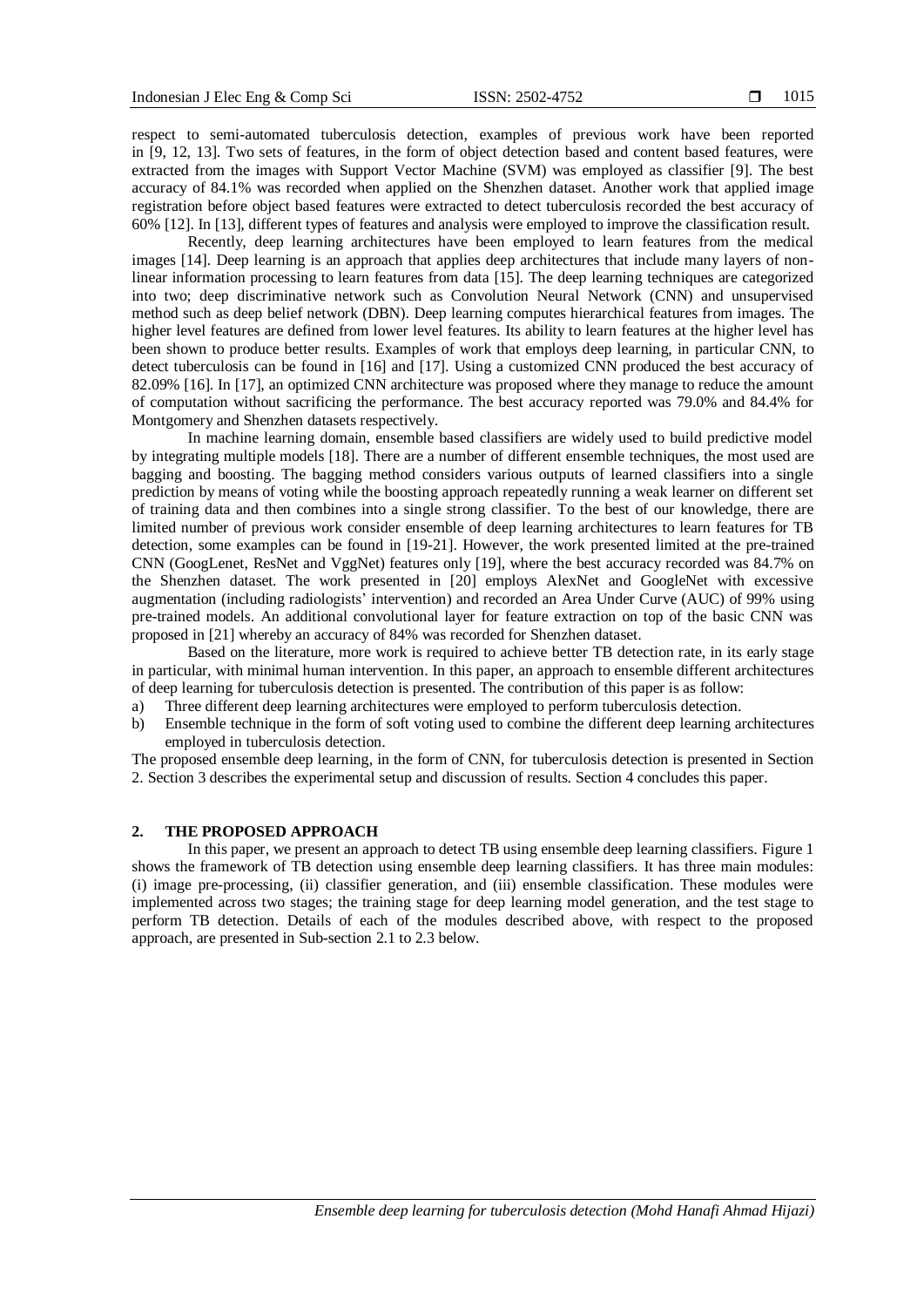

Figure 1. The proposed deep learning based TB detection approach

### **2.1. Image Pre-processing**

The images acquired were first pre-processed to retain only the Region Of Interest (ROI). Figure 2 shows an example of CXR image. With respect to the work presented in this paper, the ROI is the lung area. To achieve this, a mask of the lung area was constructed for each CXR image. The constructed mask was then superimposed on the CXR image. Figure 3 shows an example of a masked image of Figure 2.





Figure 2. Chest X-Ray image Figure 3. Chest X-Ray image with ROI identified

# **2.2. CNN Classifier Generation**

In this paper, we employed three CNN architectures, InceptionV3, VGG16 and a custom-built architecture. CNN was selected due to its ability to extract and learn meaningful features on its own [8]. Further readings on InceptionV3 and VGG16 can be found in [22] and [23] respectively. With respect to the custom-built CNN architecture, we reduced the number of layers to 15. By reducing the number of layers, less number of parameters are generated for training and hence less time is required to complete the training. Each of the CNN architecture described above generated its own model based on the pre-trained model and the dataset used in this paper. The generated models were then used to perform TB detection.

#### **2.3. Ensemble Classification**

Each of the generated CNN model, as described in the foregoing sub-section, performed TB detection individually. With an aim to produce better detection result, ensemble classification was employed. With respect to the work presented in this paper, a majority voting was used. To predict the final label of each test image (TB or non-TB), the prediction made by individual CNN model was considered collectively and label with the highest vote was selected as the final label.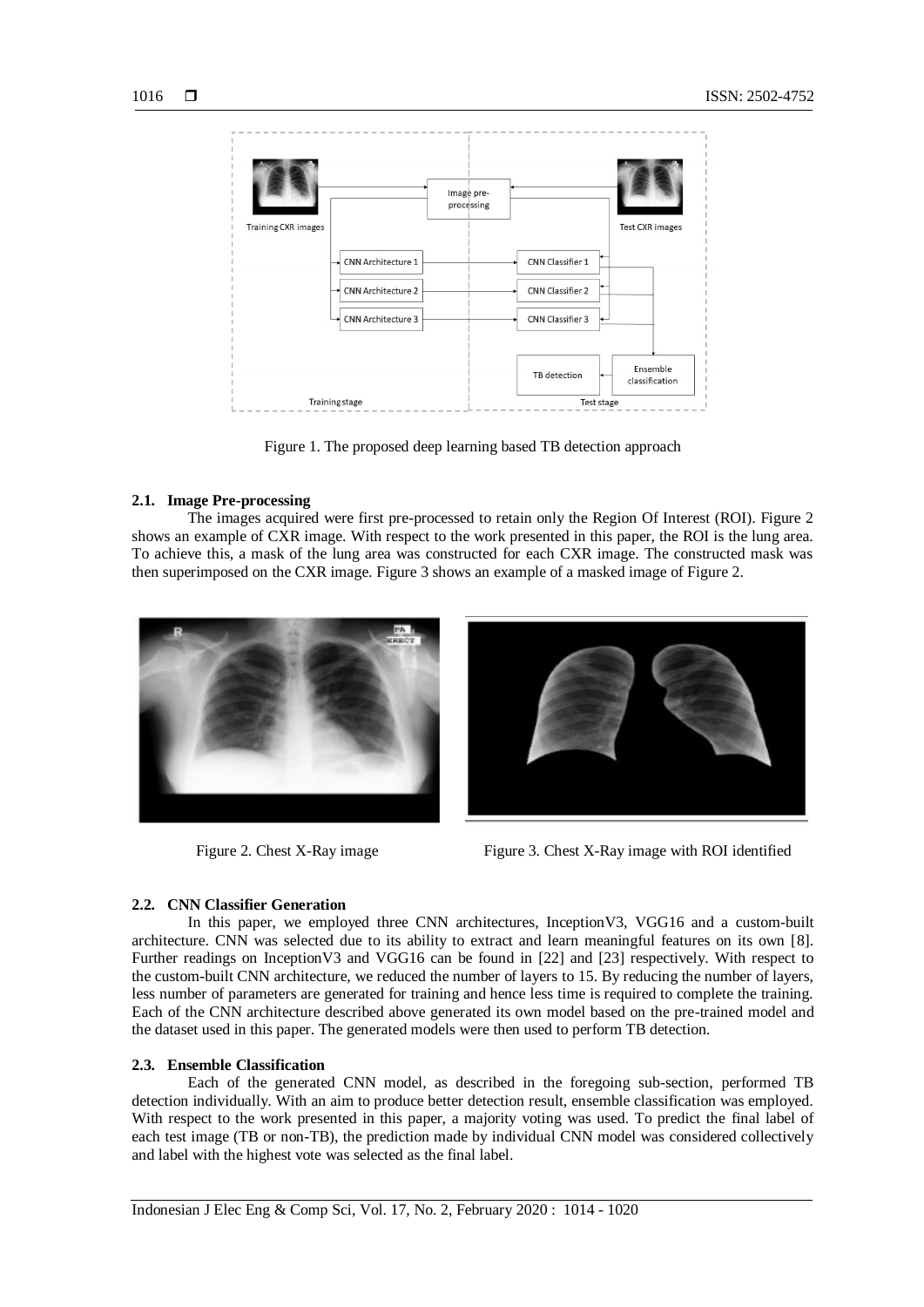#### **2.4. Performance Measurement**

To measure the performance of the proposed approach, three measurement metrics were employed: sensitivity, specificity and accuracy. Sensitivity and specificity were used to measure how well the proposed approach correctly classify TB or non-TB cases. Accuracy was used to measure the overall performance of the proposed approach in detecting TB cases.

#### **3. EXPERIMENTAL SETUP AND DISCUSSION OF RESULTS**

The dataset used to evaluate the proposed work, the nature of the experiments conducted, and discussions of the results obtained are described in this section.

# **3.1. The Dataset**

To evaluate the proposed approach presented in this paper, two public CXR images, Montgomery and Shenzhen datasets [24], are used. The Montgomery dataset consists of 80 normal images and 58 images with manifestations of TB. The size of the CXR is either 4020×4892 pixels or 4892×4020 pixels in Portable Network Graphics (PNG) format. The Shenzhen dataset consists of 662 images, where 336 are TB manifested CXRs. The size of the images are approximately 3000×3000 pixels.

#### **3.2. Experimental Setup**

The aim of the experiment conducted was to evaluate the performance of the proposed approach to TB detection using CXR images. To achieve this, two sets of experiments were conducted. The first was to evaluate the performance of using different CNN architectures to TB detection. The second was conducted to compare the performance of ensemble of classifiers used in experiment 1 with individual classifier. Ten-fold Cross Validation (TCV) was employed, whereby the dataset was randomly divided into ten equal sized subsets; and on each iteration one subset was used as the test set while the other was used as the training set. The images were resized to 300×300 pixels before they were fed to the CNN architectures for model generation. The size selected is similar to the work presented in [19] and [20]. With respect to the work presented in this paper, the Keras [25] implementation of InceptionV3 and VGG16 were used. Both architectures were pre-trained using Imagenet dataset.

#### **3.3. Experimental Results**

The results of the experiments described above are presented in Sub-section 3.3.1 and 3.3.2 respectively.

#### **3.3.1 Performance of Different CNN Architectures to TB Detection**

In this experiment, the images were classified as either TB or non-TB. For each CNN architecture, the learning rate and epoch were set to 1e-5 and 150 respectively. Sigmoid classifier was employed to train the model. Table 1 shows the results obtained. The best sensitivity, specificity and accuracy were recorded by the custom-built CNN architecture.

|              |               | Table 1. The Performance of Different CNN Architectures to TB Detection |               |  |
|--------------|---------------|-------------------------------------------------------------------------|---------------|--|
| <b>CNN</b>   | Sensitivity   | Specificity                                                             | Accuracy      |  |
| Architecture | $\frac{9}{0}$ | $\frac{9}{6}$                                                           | $\frac{9}{6}$ |  |
| Inception V3 | 80.7          | 90.2                                                                    | 85.0          |  |
| VGG16        | 81.7          | 90.3                                                                    | 85.6          |  |
| Custom       | 88.6          | 91.7                                                                    | 90.0          |  |

# **3.3.2 Performance of Ensemble CNN to TB Detection**

For the second set of experiment, the individual CNN classifiers were ensemble to perform the classification. Table 2 show the result obtained.

|  |  |  |  | Table 2. The Performance of Ensemble CNN Architectures to TB detection                            |  |
|--|--|--|--|---------------------------------------------------------------------------------------------------|--|
|  |  |  |  | المستحدث والمستحدث والمتحدث والمستحدث والمستحدث والمستحدث والمستحدث والمستحدث والمستحدث والمستحدث |  |

| $\sqrt{2}$ NN | Sensitivity   | Specificity | Accuracy |
|---------------|---------------|-------------|----------|
| Architecture  | $\frac{9}{6}$ | (96)        | (%       |
| Ensemble      | 89.6          | 90.7        | 91.0     |

#### **3.4. Analysis of Results**

*Ensemble deep learning for tuberculosis detection (Mohd Hanafi Ahmad Hijazi)*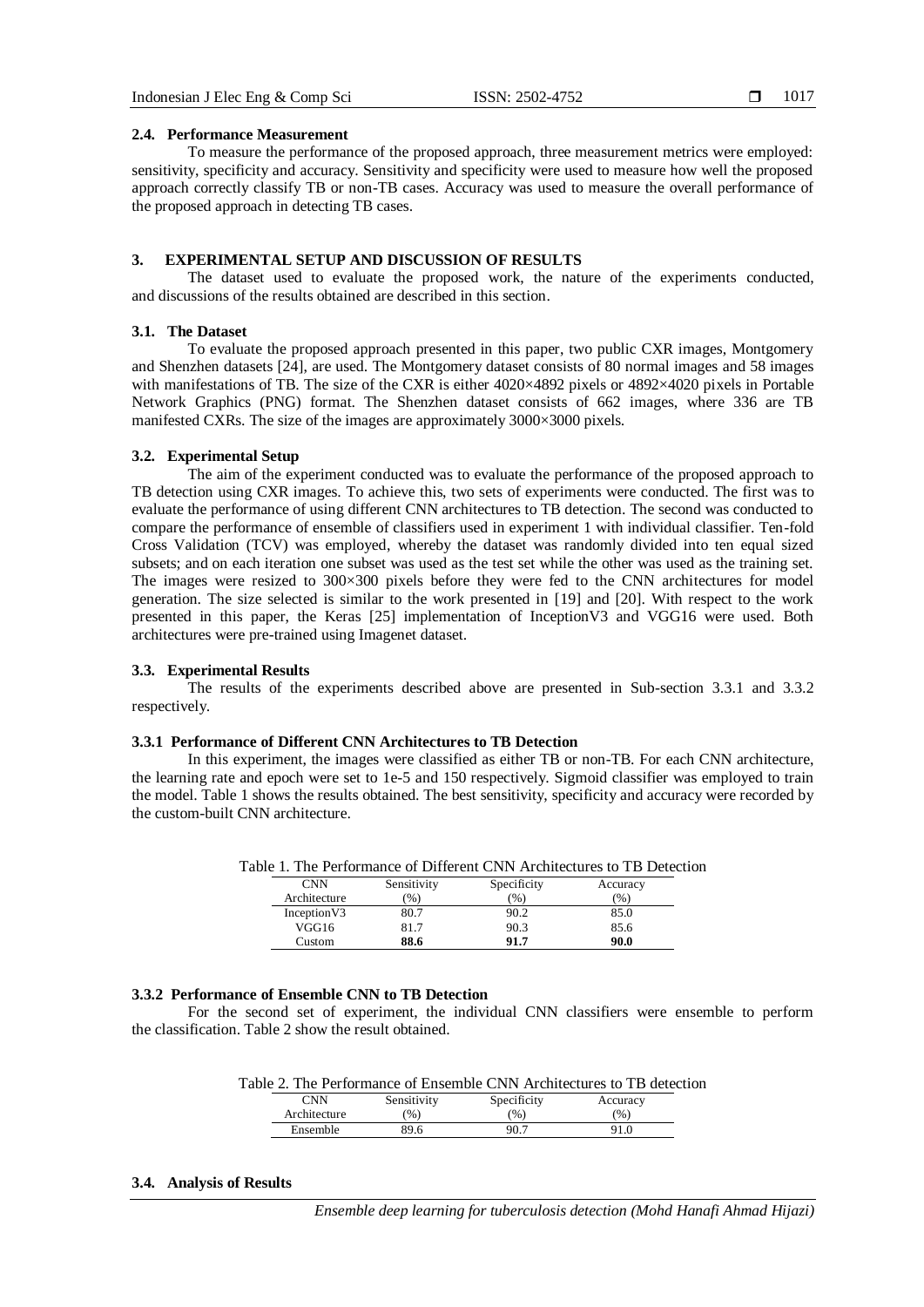Based on the results shown in Table 1 and 2, we observed that the proposed ensemble CNN produced an improved detection of TB cases (sensitivity) and overall accuracy by 1%. Although the specificity is decreased also by 1%, with respect to medical image analysis, sensitivity is deemed more pertinent as we do not want to misclassify positive case as negative. Further inspection on how the CNN classify the CXR into TB or non-TB, we found that the area that the network was focus on was both the upper lobes. Using the heat map overlay obtained from the fifth convolutional layer of InceptionV3 classifier, Figure 4 shows examples where the dark purple background represents area that were not activated while the dark red was heavily activated. For future work, it would be recommended to focus only on the activated area for TB detection.



Figure 4. Activation heatmaps of CXRs using InceptionV3

#### **4. CONCLUSION**

This paper presented an approach to detect TB using ensemble deep learning based features and models. Three different CNN architectures were employed, InceptionV3, VGG16 and custom-built architecture. The results obtained shows that, the ensemble of the three classifiers using majority voting, produced the best TB detection performance. Further inspection using InceptionV3 architecture, it is found that the upper lobes of the CXR were the most activated area which indicates the symptoms of TB could be found mostly in that area. Hence, future work may focus the identification of features only on those areas which could improve the detection performance with respect to accuracy and reducing processing time.

# **ACKNOWLEDGEMENTS**

This work was funded by Universiti Malaysia Sabah (UMS) through a grant SDK0018-2017 and Artificial Intelligence Research Unit, UMS.

#### **REFERENCES**

- [1] N. Fogel, "Tuberculosis: A disease without boundaries," *Tuberculosis*, vol. 95(2015), pp. 527-531, 2015.
- [2] M. Sabait, *et al.,* "Challenges and opportunities to improve tuberculosis screening among immigrant plantation workers in Sabah, Malaysia," *International Journal of Public Health*, vol. 5(1), pp. 41-45, 2016.
- [3] M. Nasr and A. A. A. El-Mageed, "Using image mining techniques for optimizing the treatment methods of lung cancer," *Journal of Multidisciplinary Engineering Science and Technology*, vol. 3(1), pp. 3613-3620, 2016.
- [4] World Health Organization, "Chest radiography in tuberculosis detection," *World Health Organization*, 2016.
- [5] A. O. Ankrah, *et al,* "Tuberculosis," *Seminars in Nuclear Medicines*, vol. 48(2), pp. 108-130, 2018.
- [6] K. C. Siang and C. K. M. John, "A review of lung cancer research in Malaysia," *Med J Malaysia*, vol. 71, pp. 70-78, 2016.
- [7] I. Hammen, "Tuberculosis mimicking lung cancer," *Respir Med Case Reports*, 16, pp. 45-47, 2015.
- [8] S. S. Meraj, *et al.*, "Artificial intelligence in diagnosing tuberculosis: A review," *International Journal on Advanced Science Engineering Information Technology*, vol. 9(2019), pp. 81-91, 2019.
- [9] C. S. Poornimadevi and C. Helen Sulochana, "Automatic detection of pulmonary tuberculosis using image processing techniques," *IEEE WiSPNET 2016*, 2016, pp. 798-802.
- [10] M. A. Kahya, "Classification enhancement of breast cancer histopathological image using penalized logistic regression," *Indonesian Journal of Electrical Engineering and Computer Science*, vol. 13(1), pp. 405-410, 2019.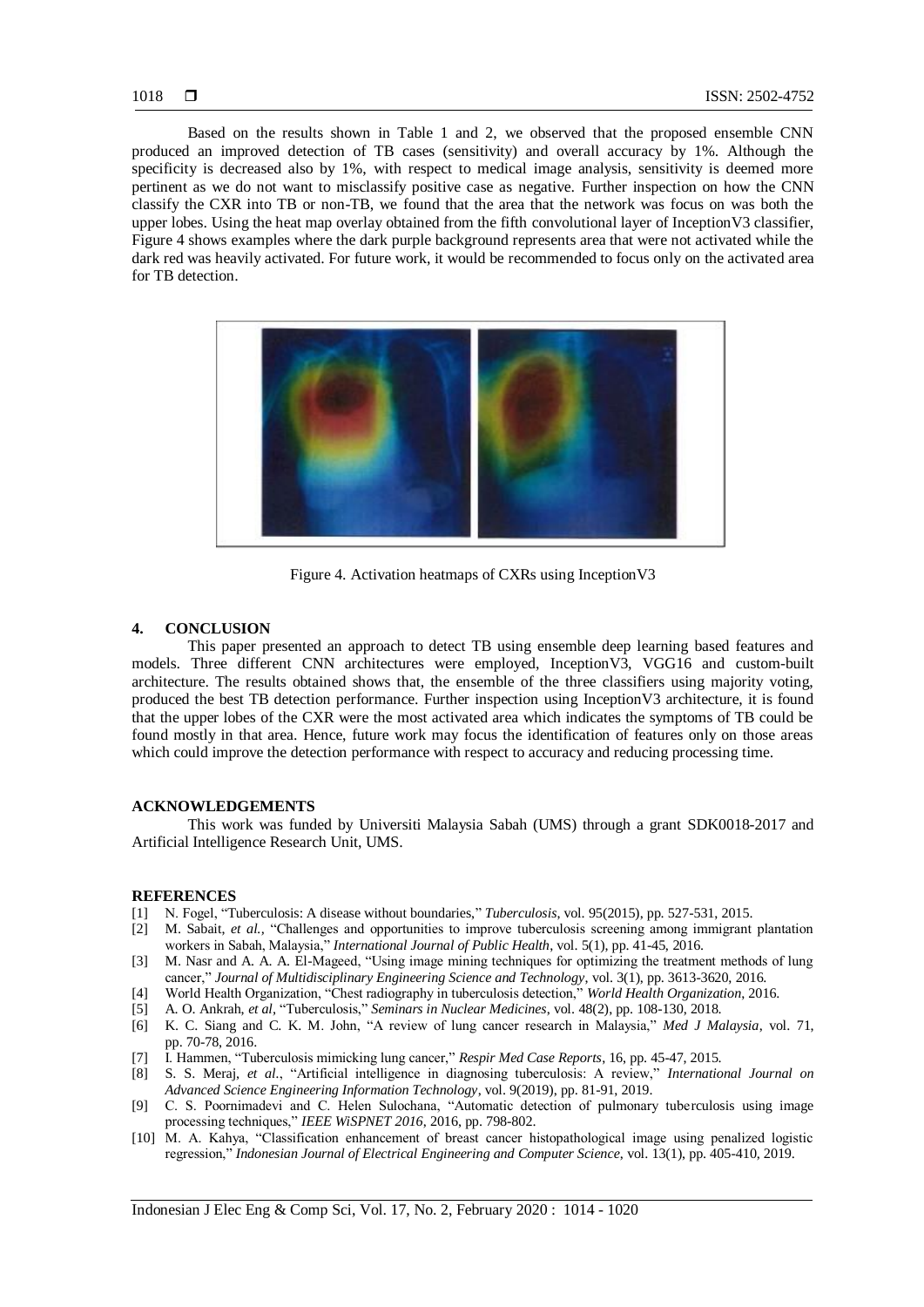- [11] Y. Zheng, *et al.,* "Automated disease/no disease grading of age-related macular degeneration by an image mining approach," *Investigative Ophthalmology and Visual Science*, vol. 53(13), pp. 8310-8318, 2012.
- [12] S. Jaeger, *et al.,* "Automatic tuberculosis screening using chest radiographs," *IEEE Trans Med Imaging*, vol. 33(2), pp. 233-245, 2014.
- [13] L. Hogeweg, *et al.*, "Automatic detection of tuberculosis in chest radiographs using a combination of textural, focal, and shape abnormality analysis," *IEEE trans Med Imaging*, vol. 34(12), pp. 2429-2442, 2015.
- [14] G. Litjens, *et al.*, "A survey on deep learning in medical image analysis," *Medical Image Analysis*, vol. 42, pp. 60-88, 2017.
- [15] L. Deng and D. Yu, "Deep learning: Methods and applications," *Foundations and Trends in Signal Processing*, vol. 7(3-4), pp. 197-387, 2014.
- [16] R. Hooda, *et al.*, "Deep-learning: A potential method for tuberculosis detection using chest radiography," in *Proc. Of the 2017 IEEE International Conference on Signal and Image Processing Applications*, 2017, pp. 497-502.
- [17] F. Pasa, *et al.,* "Efficient deep network architectures for fast chest x-ray tuberculosis screening and visualization," *Scientific Reports*, vol. 9(6268), 2019.
- [18] L. Rokach, "Ensemble-based classifiers," *Artificial Intelligence Review*, vol. 33(1-2), pp. 1-39, 2010.
- [19] U. K. Lopes and J. F. Valiati, "Pre-trained concolutional neural networks as feature extractors for tuberculosis detection," *Computers in Biology and Medicine*, vol. 89(2017), pp. 135-143, 2017.
- [20] P. Lakhani and B. Sundaram, "Deep learning at chest radiography: Automated classification of pulmonary tuberculosis by using convolutional neural networks," *Radiology*, vol. 284(2), pp. 574-582, 2017.
- [21] S. Hwang, *et al.,* "*A novel approach for tuberculosis screening based on deep convolutional neural networks*," In Proceedings of SPIE: Medical Imaging, Vol 9785, 2016.
- [22] C. Szegedy, *et al.*, "*Rethinking the inception architecture for computer vision*," *In 2016* IEEE Conference on Computer Vision and Pattern Recognition, 2016, pp. 2818-2826.
- [23] K. Simonyan and A. Zisserman, "Very deep convolutional networks for large-scale image recognition," *arXiv*:1409.1556, 2014.
- [24] S. Jaeger, *et al.*, "Two Public Chest X-Ray Datasets for Computer-Aided Screening of Pulmonary Diseases," *Quant Imaging Med Surg*, vol. 4(6), pp. 475-477, 2014.
- [25] World Health Organization, "Global tuberculosis report 2018," *World Health* Organization, 2018.

#### **BIOGRAPHIES OF AUTHORS**



Mohd Hanafi Ahmad Hijazi is an Associate Professor of Computer Science at the Faculty of Computing and Informatics, Universiti Malaysia Sabah in Malaysia. His research work addresses the challenges in knowledge discovery and data mining to identify patterns for prediction on structured and/ or unstructured data; his particular application domains are medical image analysis and understanding and sentiment analysis on social media data. He has authored/ co-authored more than 40 journals/ book chapters and conference papers, most of which are indexed by Scopus and ISI Web of Science. He also served on the program and organizing committees of numerous national and international conferences.



Leong Qi Yang is a graduate of Software Engineering of Universiti Malaysia Sabah. He is currently working as a software developer at Asuka Thai, where he helps to turn the legacy manufacturing software into cloud applications.



Rayner Alfred is an Associate Professor of Computer Science at the Faculty of Computing and Informatics, Universiti Malaysia Sabah in Malaysia. He leads and defines projects around knowledge discovery and information retrieval that focuses on building smarter mechanism that enables knowledge discovery in structured and unstructured data. His work addresses the challenges related to big data problem. He has authored and co-authored more than 85 journals/book chapters, conference papers and editorials.